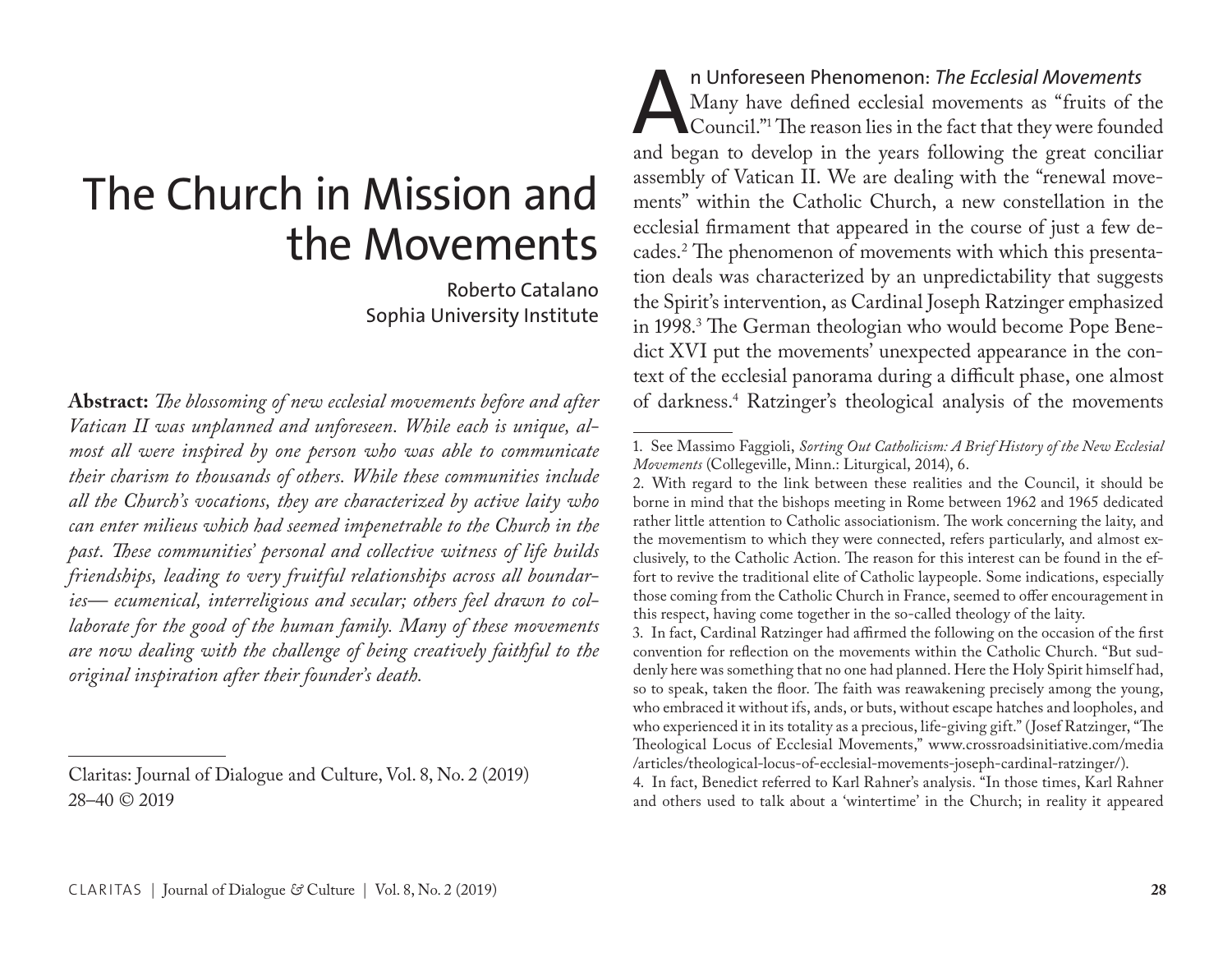was also enriched by personal experience, a precious element that often informed the different spiritualities that took form during the second half of the twentieth century.<sup>5</sup>

The laity assumed an increasingly active and visible role within the Catholic ecclesial structure during the years of the Council and after. This Roman-universal event in itself was a fruit of Catholic movements in a certain sense, even if they had a different nature and origin. The experience and reflection stemming from the so-called reform movements—biblical, liturgical, ecumenical, and patristic—had a central role in the remote preparation and long process leading up to Vatican II.<sup>6</sup> They left an important mark on European Christian life until the middle of the twentieth century. In spite of this, none of these manifestations of Christian movements ever had a direct influence on

the ecclesial realities coming to life during World War II with the birth of Opus Dei, Cursillos de Christianidad, and the Focolare Movement. These were the movements opening up the new season, with the newness of their gospel experience and their worldwide reach.

## Diversity and common elements

These new movements within the Catholic Church possess a variety of distinguishing characteristics. In contrast with the Catholic Action, they are not one single phenomenon. They vary quite a bit. In fact, *the* Catholic movement disappears with these communities, making room for a picture of movements which are quite different from one another.7 At the same time, all of these new ecclesial realities bear marks that can be considered common denominators. The vast majority are composed of laity, and they follow a charismatic leader who proposes a radical commitment to live the gospel message in its entirety.

The movements are born because a charism is given to one of the faithful personally and it becomes the principle that educates and gathers the others, giving life to a community of believers who continue to reveal how persuasive the Christian event is.8 At the same time, they identify their charism with a specific aspect of the gospel message and are sure to offer their members a formal

that a deep freeze had replaced the springtime after the flowering during the Council; fatigue had taken the place of the new dynamism. . . . Rahner's expression was completely understandable; it depicted the experience of all of us." (Ratzinger, "The Theological Locus").

<sup>5.</sup> "It was a wonderful event for me personally when I came into closer contact with movements such as the Neocatechumenate, Communion and Liberation, and Focolare and experienced the energy and enthusiasm with which they lived the faith and were impelled by their joy in it to share with others the gift they had received" (Ratzinger, "The Theological Locus")*.*

<sup>6.</sup> The phenomenon of Catholic associationism during the nineteenth century was characterized more by the social and political dimensions rather than by the spiritual (See Massimo Faggioli, "Between Documents and Spirit: The Case of the New Catholic Movements," in *After Vatican II. Trajectories and Hermeneutics* ed. J. L. Heft and J. O'Malley, 1–22, 6 (Grand Rapids, Mich.: Eerdmans, 2012), and Andrea Riccardi, "La nascita dei Movimenti Ecclesiali nella Chiesa italiana del Novecento: Un quadro storico," in *Paolo VI e Chiara Lubich. La profezia di una Chiesa che si fa dialogo*, ed. P. Siniscalco e X. Toscani, 12–23 (Brescia: Istituto Paolo VI, Edizioni Studium, and Rocca di Papa (Rome): Centro Chiara Lubich, Pafom).

<sup>7.</sup> See Michael Hochschild, "Laboratori del futuro: Aspetti sociologici delle nuove comunità spirituali," in *La Chiesa fiorisce*. *I movimenti e le nuove comunità*, ed. Christoph Hegge, 11–36, 17 (Rome: Città Nuova, 2006).

<sup>8.</sup> See Angelo Scola, "Movimenti ecclesiali e nuove comunità nella missione della Chiesa: Priorità e prospettive," in, *La Bellezza di essere cristiani oggi*. *I movimenti nella Chiesa*, Prontificium Consilium Pro Laicis, 57-80, 65 (Vatican City: Libreria Editrice Vaticana, 2007).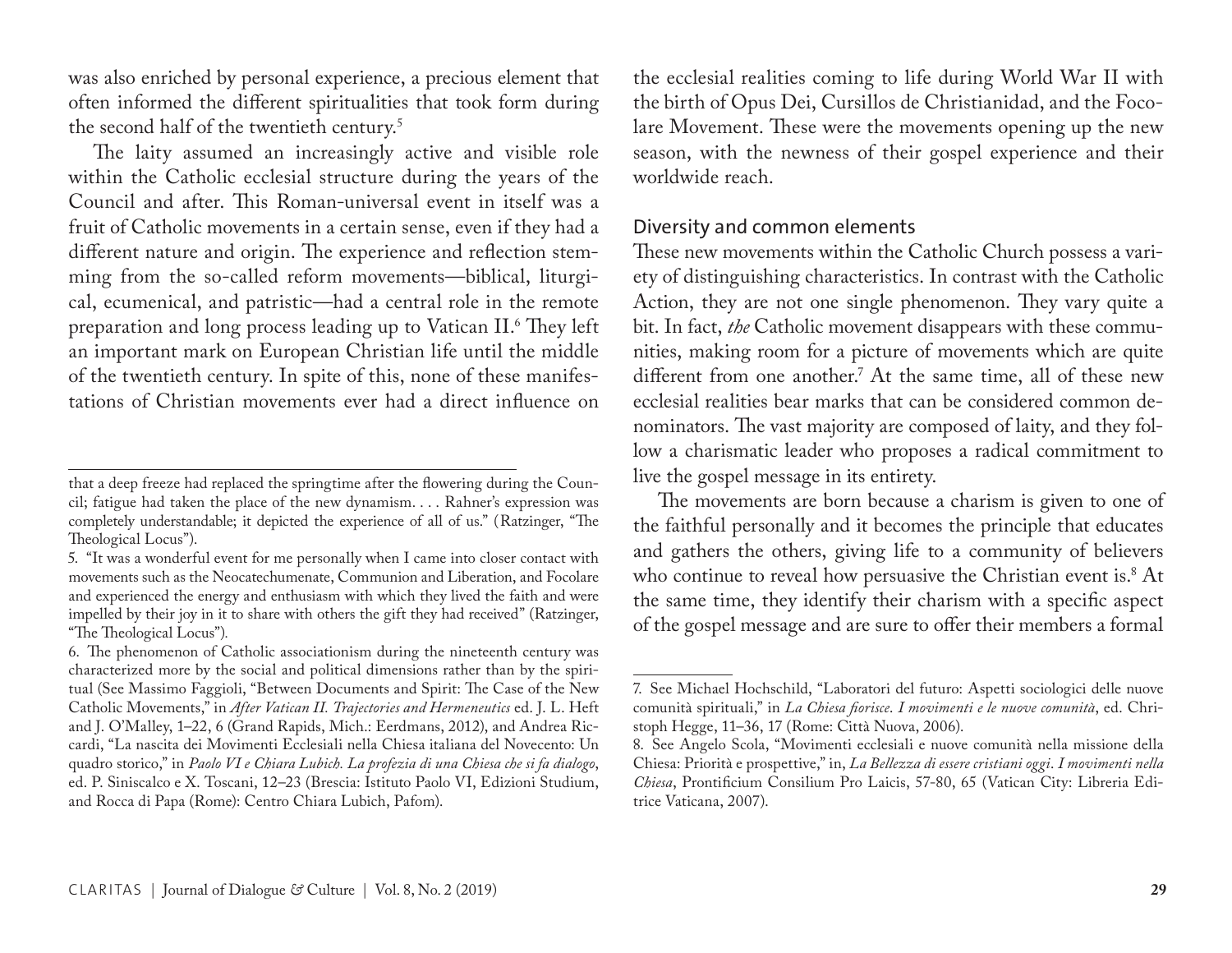structure for studying the spirituality born from their respective charismatic leader.

They also show a remarkable variety of forms for association, and this aspect makes them a real galaxy within the Catholic Church.9 I would emphasize an aspect that constitutes something significantly new, however. In the past, the laity was accustomed to receiving spirituality from monasteries or from consecrated communities. Today, the reverse is true, through this new phenomenon.

In fact, the spirituality of these new movements and ecclesial communities is shared by priests and members of religious orders and congregations. The spiritual life of some communities of consecrated men or women has been renewed and animated by the spirituality of these laypersons. This is why someone hazarded to call it the "Pentecost of the laity."10 In general, the phenomenon has enriched the Catholic Church's *modernity*, taking some of the great social and ecclesiological issues as priorities for being Christian. Then, with regard to their respective beginnings, these communities arose in different geographic and cultural contexts initially in Europe, but subsequently in Asia, South America, Africa, and North America as well.<sup>11</sup>

#### For a New Evangelization: Personal and Communitarian Witness

Besides the capacity to penetrate quite diverse social environments, a good number of these ecclesial realities have demonstrated and continue to demonstrate great mobility and a remarkable ability to spread into different geographic and ecclesial contexts, where they have often been able to take root in the local cultural and religious humus.12 In both cases—the presence in the social fabric and

<sup>9.</sup> This is what justifies the manifold definitions and categories into which they have been divided by those studying the phenomenon starting from the second half of the 1980s. They have been differentiated as "reform" movements, "mobilization" movements, and "church" movements (Alberto Melloni, ed., *Movements in the Church* [Norwich, UK: SCM Press, 2003,13–35]); and as "lay" movements, "spiritual" movements, and "ecclesial" movements (Jean Beyer, *Il diritto della vita consacrata*  [Milan: Ancora, 1989, 437–52]). Vanzan offers an interesting description, proposing a twofold distinction among the new movements in the Catholic Church: "movements with an intra-ecclesial and apostolic commitment" and "movements with a Christian animation with respect to realities in the world" (P. Vanzan, "Elementi comuni e identificativi dell'attuale fenomeno movimentista intraecclesiale con cenni a rischi e speranze" in *Fedeli Associazioni Movimenti*, ed. Gruppo Italiano di Docenti di Diritto Canonico [Milan: Glossa, 2002, 187–260]). The distinction proposed by the German sociologist Michael Hochschild is also very interesting; he suggests a distinction between fundamental models of "ecclesialism" and "holism." The first group includes ecclesial movements and communities like the charismatic ones, including Marriage Encounter, the Cursillios de Christianidade, and the Equipe de Notre Dame, which concentrate on intra-ecclesial activities to renew marriage, Baptism, and the community. These groups are generally deeply incorporated in the local church. Then there are the *holistic* movements like the Focolare Movement, Schönstatt, and associations of Opus Dei's collaborators, propounding a commitment within the church as well as in the world. In fact, they aim at renewing not only the church but also society. See M. Hochschild, "Laboratori del futuro. Aspetti sociologici delle nuove comunità spirituali", in *La Chiesa fiorisce*, 11–36, 17–18. The recent document released by the Congregation for the Doctrine of the Faith defines the movements as "aggregations of faithful," "ecclesial movements," and "new communities" (see *Iuvenescit Ecclesia*, n2).

<sup>10.</sup> See Jesus Castellano Cervera, "Tratti caratteristici dei Movimenti Ecclesiali contemporanei," *Rivista Vita Spirituale* 39 (1985): 561–64.

<sup>11.</sup> It is clear that the first expressions of this phenomenon of the movements took off in a European context (particularly in Italy, Spain, and France, although not exclusively). The phenomenon widened to the other continents as the decades passed. For further information, see http://www.vatican.va/roman\_curia/pontifical\_councils /laity/documents/rc\_pc\_laity\_doc\_20051114\_associazioni\_it.html.

<sup>12.</sup> This seems to be confirmed by the fact that these movements have a *universal* and *catholic* character. Their spread throughout the world has been extraordinarily rapid. This is an important factor generating esteem for their catholicity and their capacity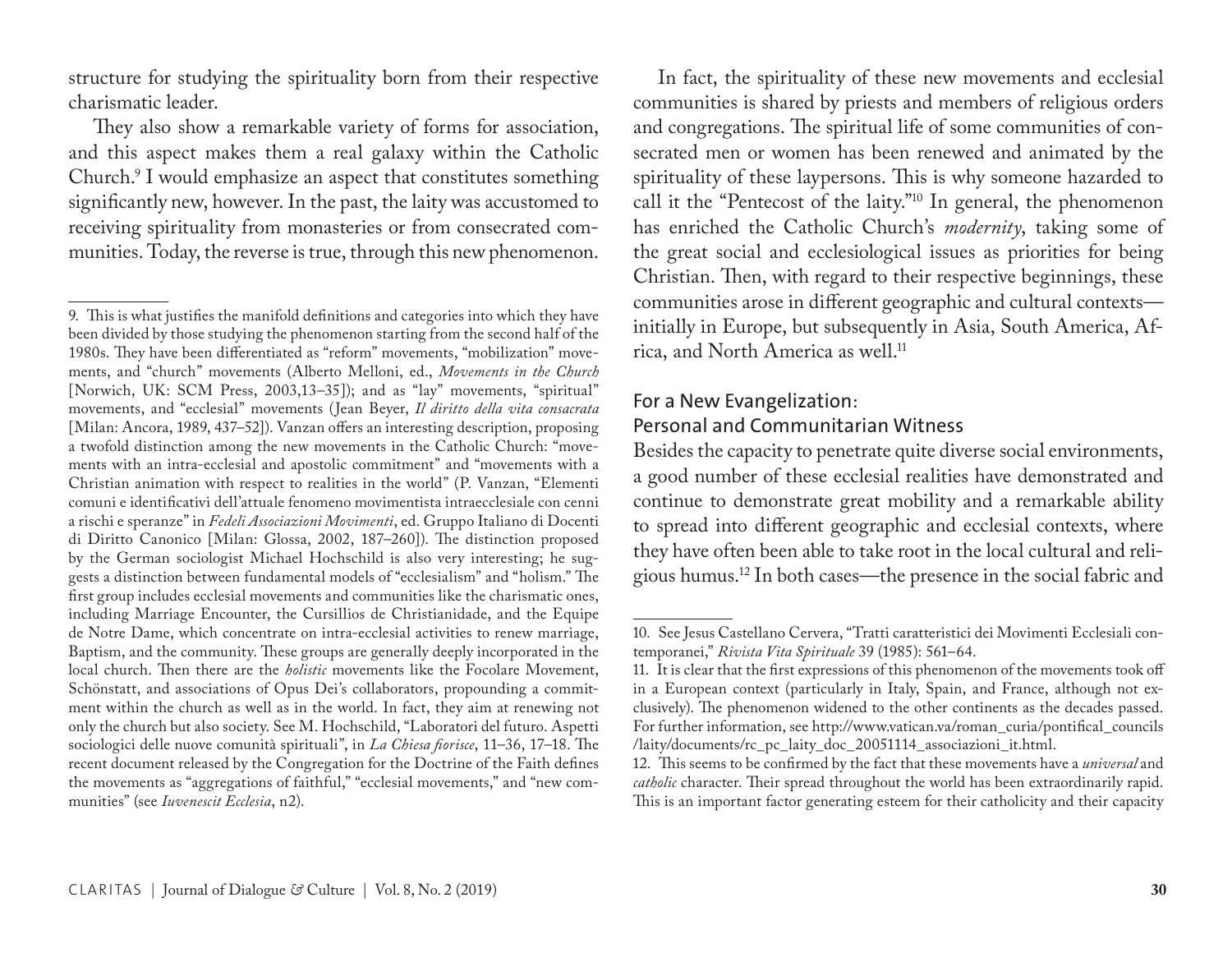the spread beyond geographic-cultural borders—they offer a new "missionary" model that hinges on attraction generated by witnessing rather than proselytism, as suggested by the final document of the Fifth General Conference of the Latin American Episcopate in Aparecida: "The Church does not grow from proselytism, but from 'attraction'" (n159).13In fact, in today's globalized secularized world, faith is something that must be chosen. As a consequence, its transmission is not conditioned by the environment and neither is it a function of education. Rather, it requires witness.14 Increasingly, making a choice with respect to faith is a courageous act prompted by an encounter with persons for whom the faith has become important through a personal encounter with God. And this is where witness becomes decisively important. In fact, these new ecclesial communities are formed by Christians who have encountered God in the routine of their own lives. Their understanding of scripture and the life of the sacraments, particularly the Eucharist, inspires dedication and a commitment to whoever may be next to them, beginning with the poor and the least among us.

Together with their communities, these Christians exert a strong attraction. All this has changed and continues to change the life and image of the church. It is a matter not just of preaching the truths of the faith but also of offering the fascinating beauty of Christian life.15 This kind of witness is credible; it can be imitated in an act that may seem meaningless today, especially in the secularized Christian or post-Christian societies of the West—namely, the act of believing. Those belonging to these new ecclesial realities offer a life given by the Spirit to everyday men and women as manifested through both personal and communitarian witness.<sup>16</sup> It is a matter of the faithful, who, through the testimony of their own lives, "extend an invitation to men and women of any time to meet the Risen One in the ecclesial community: 'Come and see' (Jn 1:39)."17 Beyond the noisy appearances of globalization exists a great silent, but real, hunger for spirituality; this hunger is satiated through personal encounters more than through books or remote meetings.

Along with the attraction aroused by persons who have met God and undergone as a result a radical existential change, the "communitarian" dimension must also be emphasized. Today's society appears to be remarkably attracted by communitarian experiences. People tend to take to environments and contexts where harmony exists among persons and where "witnesses" create credible places for a community based on meaningful values.

Places like Taizé and Bose are good examples; both are centers of powerful gospel witness that attract people, in the thousands,

to be part of different situations and cultures with the local church. See Jesùs Castellano Cervera, "Tratti caratteristici dei Movimenti Ecclesiali contemporanei", 571.

<sup>13.</sup> This is a reference to a sentence often repeated by Pope Francis and pronounced by Benedict XVI in the homily right in Aparecida: Benedict XVI, http://w2.vatican.va /content/benedict-xvi/en/homilies/2007/documents/hf\_ben-xvi\_hom\_20070513 \_conference-brazil.html.

<sup>14.</sup> See C. Hennecke, "Per una pastorale comunitaria missionaria. La profezia reale delle nuove comunità spirituali" in *La Chiesa fiorisce*, 141–73, 149.

<sup>15.</sup> Wilfried Hagemann and Brendan Leahy, "'*Guardate come si amano l'un l'altro!*': Le conseguenze per la Chiesa, la comunità e la società del profilo Mariano nelle nuove comunità spirituali" in *La Chiesa fiorisce*, 141–73, 176.

<sup>16.</sup> See Scola, "Movimenti ecclesiali e nuove comunità, 57–80, 59.

<sup>17.</sup> Scola, "Movimenti ecclesiali e nuove comunità," 57–80, 59.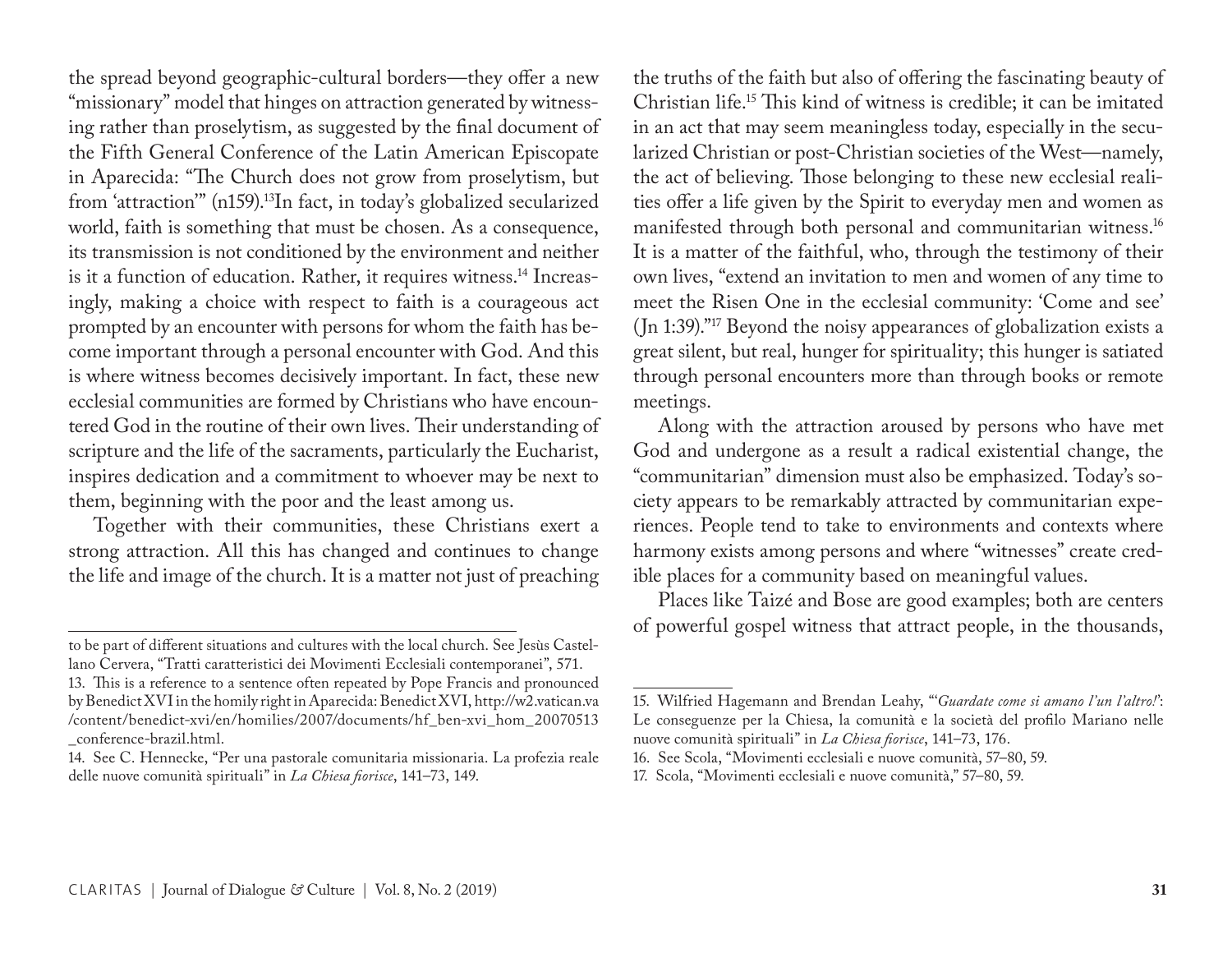immersed in the global secularized routine. The little cities of the Focolare Movement, such as Loppiano or the recently born New Horizons community near Frosinone or even the experience of Nomadelfia, also confirm this. These enduring experiences, together with the local communities formed in different parts of the world, both within parishes and outside them, in particular socio-cultural contexts,<sup>18</sup> achieve Christian *communio* as a sacrament of union with God and of fraternity among ordinary men and women. And this is precisely what enables us to perceive and share the faith.19 The communional dimension becomes decisive in the "missionary" experience of these movements. Essentially, being witness to God's manifestation from within a spiritual community joins with the personal testimony of our human encounter with God.

If the inter-human relationship is God's image, in other words where God manifests himself, then the inter-human relationship is the place for the progressive experience of God's coming to humanity. The more the inner-human

relationship grows, matures and becomes free and reciprocal as a result of God's presence and action in it, the more that God manifests himself from within this relationship.<sup>20</sup>

Announcement and Ecumenical Dialogue, Interreligious Dialogue, and Dialogue with Contemporary Culture These experiences are not limited to the confines of the Catholic Church, however. The centrality of "personal" and "communitarian" witness for the credibility of the gospel message has also been recognized outside the Catholic Church in recent decades. When the ecumenical movement has seemed to stall, these communities have often been a source of hope, thanks to a relationship with the Spirit that is recognized by leaders and representatives of different Christian churches. Konrad Raiser, former secretary general of the Ecumenical Council of Churches, defines some of these movements or communitarian experiences as "communities of hope." Raiser calls attention to how these new forms of spiritual aggregation are typical of times when humanity enters unprecedented stages of history, forerunners of rapid and deep social changes. This leads to a clear conclusion: these are processes guided by the Spirit.<sup>21</sup>

These communities are emerging in different parts of the world and they have become a source of renewal in the Church and in society, since they are held together by that hope which transcends any human hopes or plans. They are

<sup>18.</sup> Inspired and animated by ecclesial movements, people tend to gather on the basis of common interests in places of study or on the basis of particular professions. The outcomes of these gatherings are spontaneous and fluid; they are usually not institutionalized or formally structured. They consist of teachers or academics, university personnel, doctors, paramedics, artists, and people of different generations who are interested in the world of work and economics. It is a matter of groups acting in socio-cultural environments that are not religious per se but are fields that strive to bring spiritual values inspired by the charisms of their respective founders. Such groups can draw persons with different political positions or different religious convictions, including those without religious faith who are interested in affecting their environment based on the same values.

<sup>19.</sup> See Piero Coda, "Per una cultura della resurrezione," in *La Chiesa fiorisce*, 75– 89, 81.

<sup>20.</sup> Coda, "Per una cultura della resurrezione," 75–89, 83.

<sup>21.</sup> See Konrad Raiser, "To Be Church: Challenges and Hopes for a New Millennium" (Geneva: WCC, 1997), 85. in Brendan Leahy, *Ecclesial Movements and Communities. Origins, Significance and Issues* (Hyde Park, NY: New City, 2011), 8.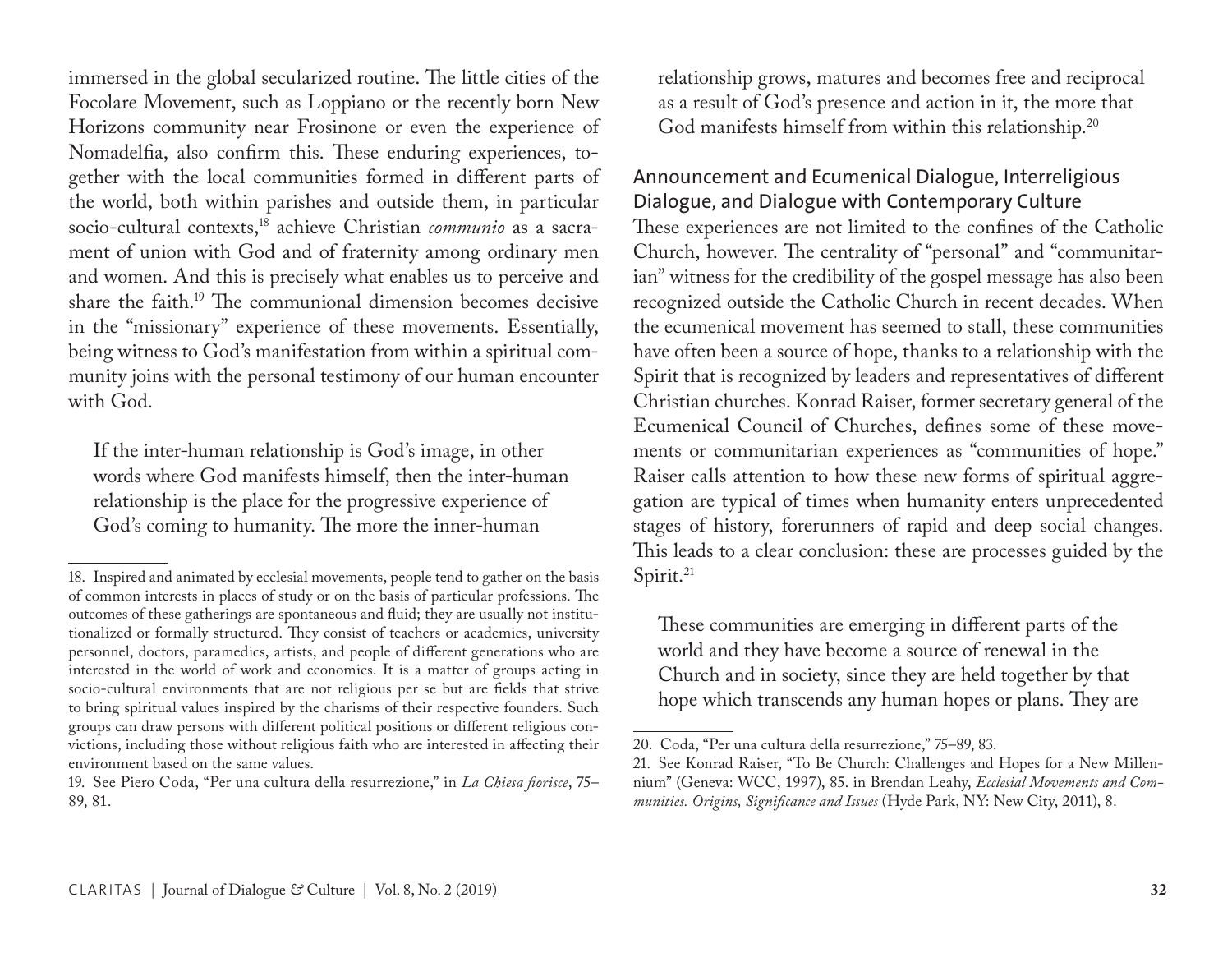in a position to forge new alliances in the struggle to rebuild liveable human communities in contexts of disintegration and social fragmentation. They often become the turning point to contribute to the efforts to build a culture of solidarity and sharing, of dialogue and reconciliation.22

Even the faithful of other religions end up being touched by the twofold witness of members and communities belonging to these movements. In fact, it is surprising how the path along which God has led some ecclesial communities over the decades has crossed the spiritual paths of the faithful of other religions. In this way, some Catholic movements have become promoters of dialogue with Jews, Muslims, Hindus, Buddhists, and Sikhs.

Chiara Lubich, who founded the Focolare Movement, was a protagonist of unexpected and unforeseeable encounters with Buddhists, Muslims, Jews, and Hindus; she always shared her experience of meeting Christ and of the life of the gospel without compromising what she announced. This announcement was often preceded or accompanied by years of witnessing the Christian life, however, with meetings between Christian communities rooted in a particular place and groups of faithful belonging to other religions. This is where experiences of unexpected and prophetic dialogue came to life.

A fundamental element of these experiences is that each protagonist maintained his or her own identity, even while comprehending humanity's great religious traditions and building deep relationships with their respective followers, through shared experiences, through concrete collaboration on social projects and projects for peace, and even through theological and philosophical study. However, a view of ample "breadth" was needed to foster this "going out," to use Pope Francis's current terminology. A significant example of this "going out" is Chiara Lubich's invitation since the 1970s to the movement's members to not limit themselves to witnessing within the Catholic Church.

And as the movement spread all over the world, . . . to every point on earth, [we became] aware that our place was where there was a synagogue, a mosque, a temple. We had the conviction that we were called to contribute to building universal brotherhood with them, especially on the basis of those principles, those values we had in common.<sup>23</sup>

This kind of dialogue with persons from other religions seems like a prophecy today, like something moved by the Spirit rather than something planned out. And as a consequence, it is a prophecy capable of addressing the "signs of the times." Neither Lubich nor the adherents of the movement she founded could foresee where these initial contacts with faithful from other religions would lead.

What Lubich wrote in her diary during the flight from Rome to Tokyo in December 1981 is significant: "A friend from the RKK who is studying our religion in Italy . . . said he was sure a certain unity between our movements would come about. This is why he prayed to God and Buddha. Let's see!"24 A few days later, she

<sup>22.</sup> Raiser, "To Be Church," 8

<sup>23.</sup> Chiara Lubich, *L'unità nel Movimento dei Focolari,* speech to Muslims in a mosque in Harlem, New York, May 18, 1997.

<sup>24.</sup> Chiara Lubich, *Incontri con l'Oriente* (Rome: Città Nuova, 1987, 37).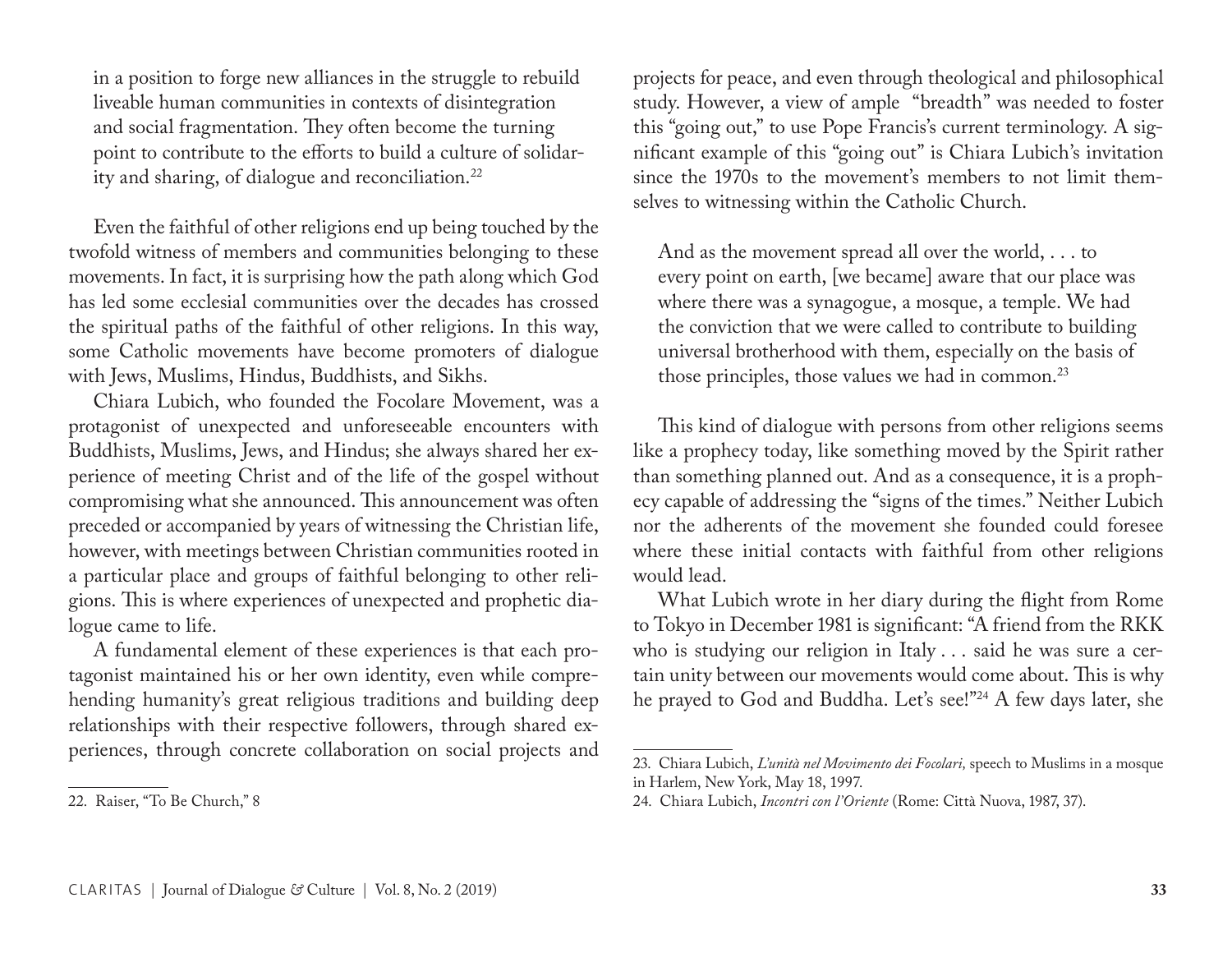ended up speaking to a few thousand Buddhists, an experience that strongly affected her.<sup>25</sup>

And yet, to be fruitful and well rooted, the dialogue with the faithful of other religions must be a "dialogue of life" fundamentally, as Muslims' experience in Algeria demonstrates; by building relationships of friendship and trust with Christians, they brought a Muslim edition of a Catholic Movement to life, deeply convinced that they belong to it; it inspires them to live their Muslim faith more consistently. Everything began with a little Christian community determined to bear witness to God's presence with the everyday life of the gospel in an entirely Islamic context. The life of the gospel was never expressed on a theological level, nor were there sermons or efforts to evangelize; rather, there was a sharing

in the problems of the life of people next door, day by day. What Bishop Henry Tessier, archbishop emeritus of Algiers, defines as the "same vocation of our Church" was achieved*.* 

In fact, all our Christian communities in Algeria are called to place their vocation in an Islamic-Christian encounter overcoming the present distrust, the past prejudices, and dogmatic opposition, in order to establish a real everyday communion among persons.<sup>26</sup>

The Community of Sant'Egidio's interreligious dialogue is another example, born from John Paul II's convocation of the October 1986 Day of Prayer for Peace. Commenting on that event, the Polish pope spoke of "an open field" and the Sant'Egidio Community felt the "call" to work so that this field would not be abandoned.<sup>27</sup>

<sup>25.</sup> We find Chiara's impression of this encounter in the notes in her personal diary: "I just got back from speaking to 12,000 persons in the Risshō Kōsei-kai's Buddhist temple. A very new impression. It was as if I had never spoken this way before. It seemed to me that God was there. The audience was like well tilled soil, so well prepared that the seed went all the way to the bottom. And I announced Jesus and the Trinity! And it was all received as if they were people yearning to hear these things. . . . And what a unique impression to repeat Jesus's quoted words to those persons who did not know them." (Lubich, *L'unità nel Movimento dei Focolari*.) It is worth recalling how a few months after Lubich's first trip to Asia, von Balthasar defined this experience as an example of the possibility of dialogue on ethical bases. "Chiara Lubich . . . went to Japan and spoke to Buddhists, and they understood. Self-denial, denial of selfishness, self-renunciation: these are the center of Buddhism. It says the ego is something that is always selfish; the ego must be destroyed. So the sage reaches a self-denial, which is emptiness if you want. But a peace comes to him where there is no longer concupiscence, as a kind of benevolence toward all that exists. But if you say to this sage, 'Yes, it is necessary to deny oneself, and this is possible without reaching the point of destroying the ego. Yes, I have to overcome concupiscence to be myself, but without falling into nothingness, because I belong to an Other; another loves me. If you say this, he will understand. He will begin to see that there is a connection between Buddhism and Christianity.' Chiara Lubich did this. And I believe it can be a model for dialogue. And the one with Buddhism may be the most difficult."

<sup>26.</sup> Henry Tessier, Preface, in Mathilde Cocchiaro, *Nel deserto fiorisce la fraternita: Ulisse Caglioni fra i musulmani* (Rome: Nuova Umanità, 2006), 7–8.

<sup>27.</sup> The Sant'Egidio Community works with the poor, both in the peripheries and in the historical hubs, beginning with Rome, where it began between 1967 and 1970, following the Second Vatican Council. In addition to making friends with the poor, members of the community opened tutoring centers where children of families unable to pay for their studies could access an education; they built centers to take in the homeless, and they distributed meals to those who were hungry. At the same time, they gathered together every day, and still do, for a time of prayer and reading of the Gospels. The focus of their constitution and the community's growth was the encounter with God's word. Thanks especially to the encouragement and inspiration offered to the community by John Paul II, Sant'Egidio gradually opened itself to the world's challenges; beginning in the 1980s, it undertook initiatives focused on the culture of solidarity as a way to build and maintain peace among peoples, ethnic groups, and the faithful from different religions. The methodology was based on dialogue and relationships of friendship. Still today the community's greatest success in its peace-building commitment and diplomatic activity is considered to be the 1992 peace agreement between the different factions involved in the war in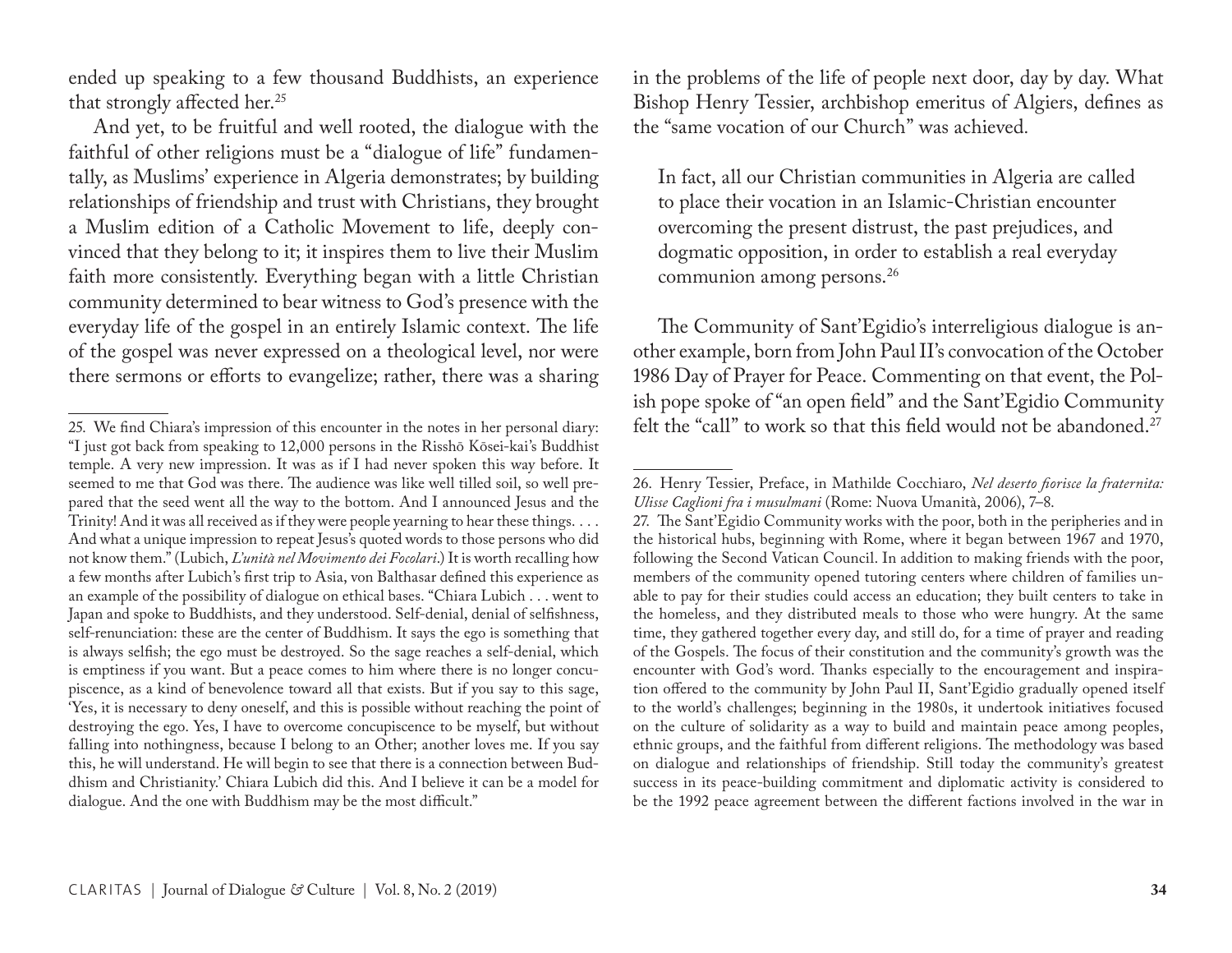It must be admitted that the experience of dialogue animated by these movements with faithful of other traditions is undoubtedly mysterious, but at the same time it is an effective demonstration of the Spirit's intervention. It is worth recalling what some members of other religions who are protagonists in this dialogue have affirmed. The African American judge from Indianapolis, David A. Shaheed, spoke about an extraordinary collaboration with a unique spiritual dimension, when he referred to the experience of dialogue between Focolare members and African American Muslims.

[It goes] against any common sense that the son of the leader of an organization of militant black nationalists would begin a tight collaboration with a woman, a leader of a charismatic movement in the Catholic Church, taking courageous positions on forgiveness and the unity of the human family.<sup>28</sup>

Dialogue with those who do not believe or who affirm they have no religious point of reference also occurred. In fact, "universal brotherhood" is the reference point that helps some movements with a marked communitarian characteristic to work for the unity that Jesus sought at the end of his life: "Father that all may be one" (Jn 17:20). It is not only persons from other religious traditions who are embraced but even those without any faith.

A relationship of friendship and trust has developed over the years between believers and nonbelievers, including a conviction that it is possible to work together for specific goals: solidarity, economic projects benefiting the poor, political work based on shared values. This is how cultural dialogue has come to life in different fields; it draws inspiration from the role of brotherhood in economics, politics, art, psychology, and so on. It all requires that each side go beyond the barriers that traditionally exist among those with different beliefs, in particular those who have faith and those who claim to have none.

#### From a Missio *ad Gentes* to a Missio *inter Gentes*

Dialogue remains a challenge for the Catholic Church and for those communities who embrace it alike. They are vehicles for dialogue and are precious tools for implementing the new vision expressed by *Nostra Aetate* regarding interreligious dialogue. They have also been means to open new dimensions of what *Ad Gentes* affirmed regarding announcement and mission*.* 

The challenge is twofold. For the church, in particular for some of its sectors, it is a matter of overcoming the fear that dialogue will water down, or worse, obfuscate Christian identity and the centrality of the mandate to *announce*, the so-called mandate *ad gentes.* It is important that the movements not see themselves as the sole "custodians" of dialogue, since dialogue remains part of the universal Church's mission to evangelize, and it makes sense only as an expression of this mission.

"Announcement" and "dialogue" are different aspects of the church's single mission to evangelize; in *Ecclesiam Suam*, Paul VI deemed dialogue the new term for mission. We cannot stay bound to one charism alone, even if it is modern, alive, and effective.

Mozambique. It was the result of a twenty-seven month-long process involving various peace agents. Other problematic or risky situations were resolved thanks to what is often called the "UN of the Tiber Neighborhood."

<sup>28.</sup> David A. Shaheed, "Islam's Response to the American Man," in *In ascolto dell'America. Popoli, culture, religioni, strade per il futuro*, ed. A. Trevisiol (Vatican City: Urbaniana University Press, 2014), 301–6, 304.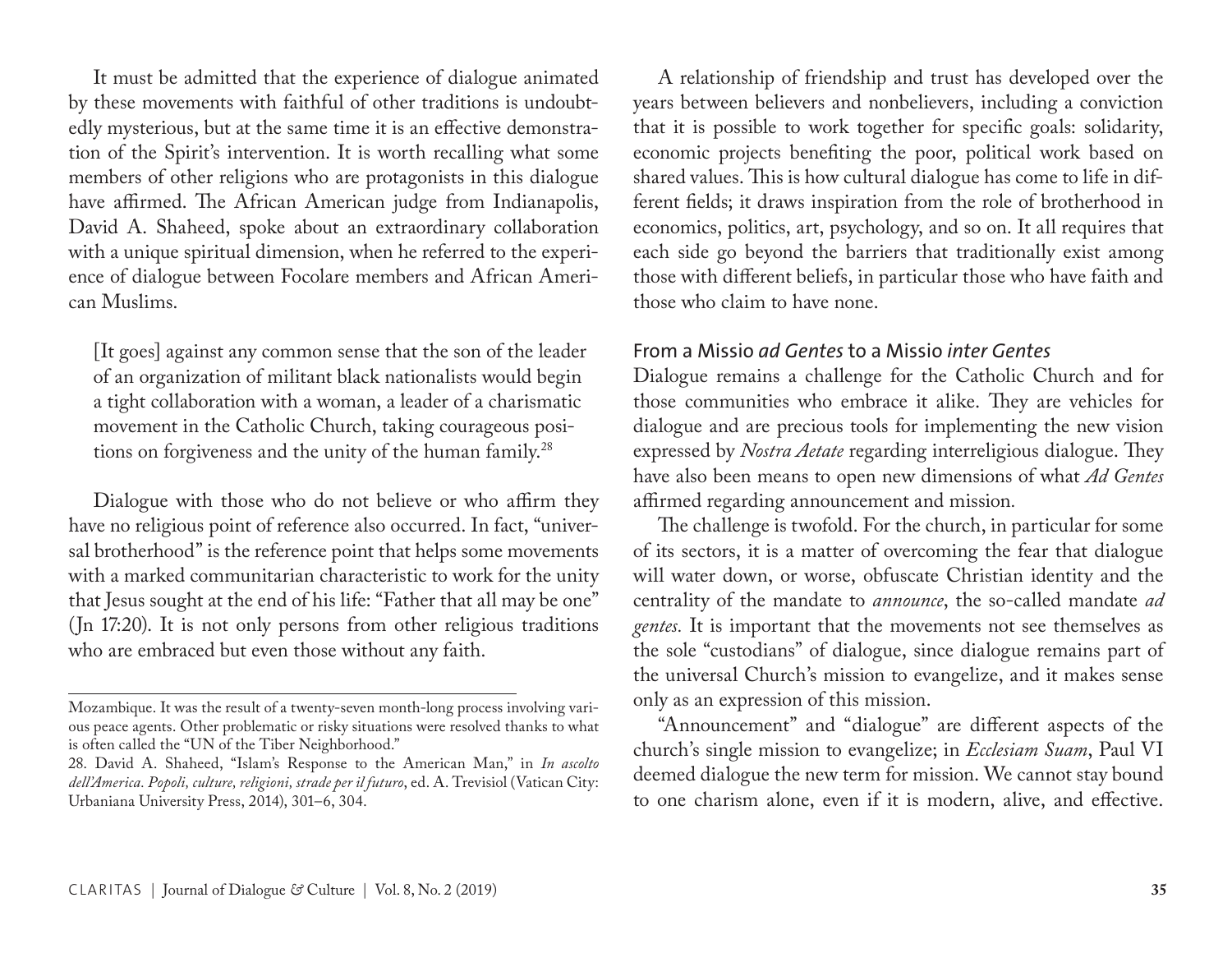We must remain aware of being part of a universal design, within which it is possible and necessary to carry out the calling both to announce as well as to dialogue.

Furthermore, *Dialogue and Proclamation* (DP) emphasizes how these aspects are "both legitimate and necessary" as well as "intimately related, but not interchangeable" (DP 77). A few weeks before his resignation, Benedict XVI carefully distinguished between the two aspects, specifying, "Dialogue does not aim at conversion, but at understanding. In this respect it differs from evangelization, from mission*.*"29 Both have in common the search for the truth, however.

Pope Ratzinger went on to affirm courageously, "Both sides in this piece-by-piece approach to truth are therefore on the path that leads forward and towards greater commonality, brought about by the oneness of the truth. . . . To be sure, we do not possess the truth, the truth possesses us*.*"30 In *Evangelii Gaudium* (EG), Pope Francis emphasizes, "Evangelization also involves the path of dialogue," (EG 238) and "far from being opposed, [the two] mutually support and nourish one another" (EG 251). So these new communities bear witness to how the wish expressed in *Dialogue and Proclamation* can be achieved in mission*.*

All Christians are called to be personally involved in these two ways of carrying out the one mission of the Church, namely proclamation and dialogue. (DA 82)

However, there is an aspect in which the movements appear to have made a contribution to assuring an important breakthrough precisely with regard to mission. Linking "going out" *ad gentes* with different forms of dialogue based on brotherhood made it possible to achieve a new dimension in "announcing," whereby people from different churches, from other cultures and religions, and even non-believers become real *partners* rather than merely those who are to be reached and addressed*.*

### New Charisms and New Models for Mission

This new charismatic push is expressed in a variety of ways, as Benedict XVI affirms in the post-synodal letter *Verbum Domini*. 31

The Synod also recognized with gratitude that the ecclesial movements and the new communities are a great force for evangelization in our times and an incentive to the development of new ways of proclaiming the Gospel. (VD 94)

Over these decades in fact, the progressive surfacing of these new realities and the related drive to evangelize has taken a variety of forms and new styles, both in proclaiming and bearing witness on a personal as well as a communitarian level. The process of proclamation and evangelization no longer occurs in the parish alone, at least in the traditional churches of Europe and some parts of Central and South America.

In fact, people spend their time in places far from the walls of the church: in their dwellings, in their city's transportation system,

<sup>29.</sup> Benedict XVI, Address on the Occasion of Christmas Greetings to the Roman Curia, December 21, 2012.

<sup>30.</sup> Benedict XVI, Address on the Occasion of Christmas Greetings to the Roman Curia.

<sup>31.</sup> Benedict XVI, *Verbum Domini*, Post-Synodal Exhortation on the Word of God in the Life and Mission of the Church. (http://w2.vatican.va/content/benedict-xvi/it /apost\_exhortations/documents/hf\_ben-xvi\_exh\_20100930\_verbum-domini.html)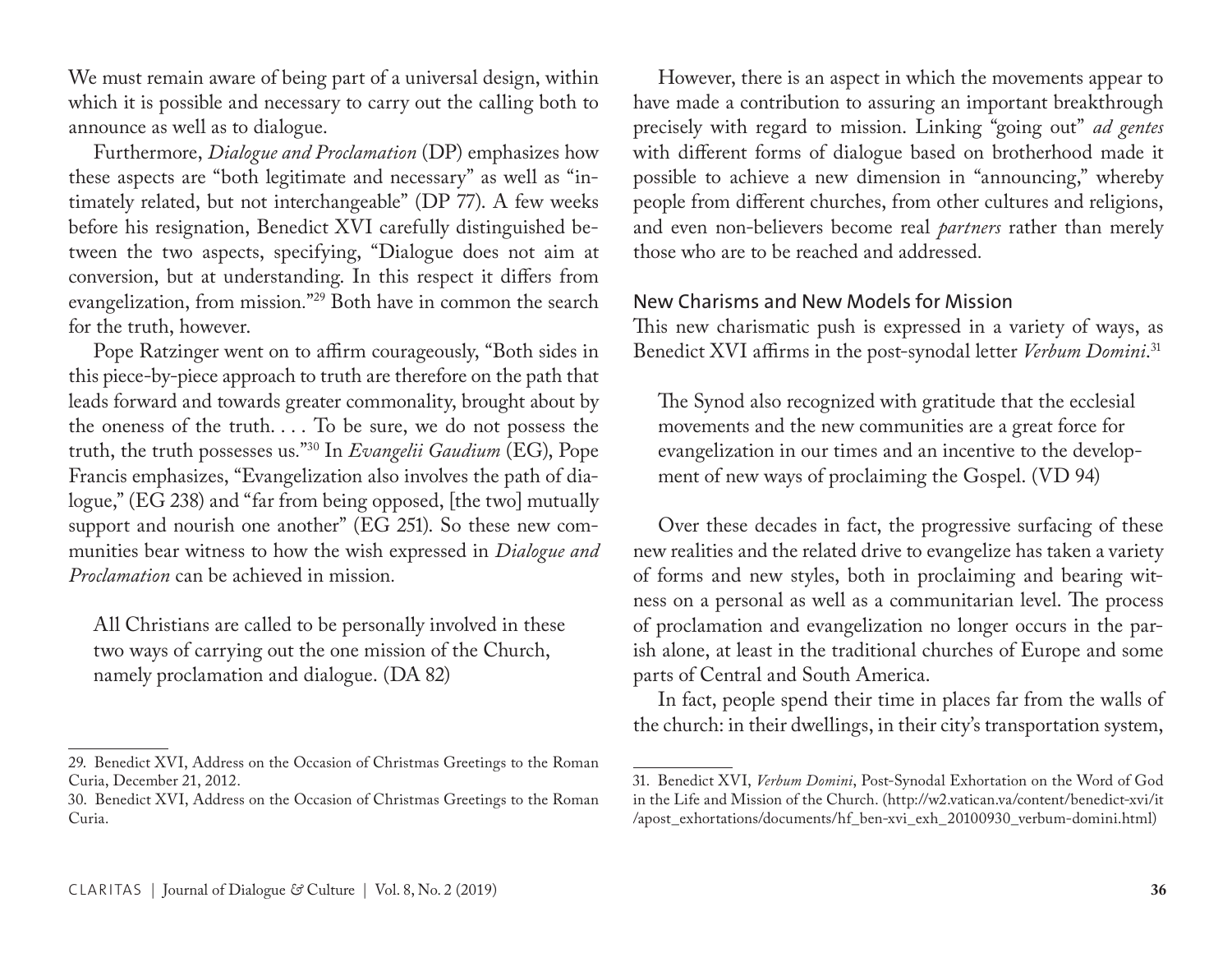in their neighborhoods or workplaces, and today, on the internet. The people they encounter outside the church tend less and less to be believers, or, if they are, today's phenomenon of migration places people who believe in different ways in proximity to one another, or, in many cases, in proximity to those who believe but have no religious reference. It is in this context that the movements and new ecclesial communities have realized original communitarian forms of proclamation that can be a real experience of *inter gentes.*

As the bishops of India affirm, this act of being placed next to each man and woman as a child of God, and therefore as a brother or sister, inevitably leads to "being open to them, sharing their joys and sorrows."32 "In this way we learn to accept others and their different ways of living, thinking and speaking" (EG 250). The first effect is respect for persons and cultures, which are seen "not so much as the object of Christian mission, but as partners in the [human] community where reciprocal testimony is needed*,*" as Bishop Angelo Fernandes, archbishop of Delhi, affirmed (BIRA IV/12) (1991:548).

Even proclamation takes on new form in this framework. The church is no longer sent out *to the peoples* so much as it is a witness *among the peoples*. This is what is now called the *missio inter gentes.* Pope Francis recently affirmed to representatives of the Pontifical Council for Interreligious Dialogue, "We do not impose anything, we do not employ any subtle strategies for attracting believers; rather, we bear witness to what we believe and who we are with joy and simplicity."33 And this can be done with everyone, Christians and non-Christians, believers, those who believe in something else, and nonbelievers.

## Conclusion

Christianity, in the course of these two millennia, has always created culture. It is enough to recall the schools and universities founded in Europe and then in the different continents under the missionary drive, even when that drive was conveyed by colonialism. Health and hospital care began in the same way from Christian sensitivity, often inspired by charismatic persons. This is how a humanistic and welcoming culture was created along with positioning society to contribute decisively to overcoming problems of social inequality in different places (beginning with Europe, but later in Asia and Africa) as a result of caste systems, tribalism, and class exploitation.

But we have to wonder what kind of culture Christianity is called to create today. The intercultural aspect and dialogue among cultures and religions is a high priority, given the current world situation, even though the places, structures, and roles necessary for promoting this dialogue may be absent. It is a matter of initiating processes that can create new social and educational roles, as has occurred with cultural mediators in the very recent past; indeed, this category did not even exist three decades ago. We also need places where persons, individually and in groups, from different cultures and religions can meet and encounter one another. Schools, universities, and hospitals are already precious places to begin. But it is necessary to creatively identify other elements for fostering these processes. The movements presented here can play a decisive role in these processes of cultural generation.

A reflection on the present and future of these movements and ecclesial communities is also needed. This reflection is important because some of them, initiated years before the Council, lost their founders a good while ago. I am referring especially to Opus Dei, Communion and Liberation, the Focolare Movement, and the

<sup>32.</sup> The 30th General Body Meeting of the Catholic Bishops' Conference of India: *The Church's Role for a Better India* (March 8, 2012), 8.9.

<sup>33.</sup> Pope Francis, Address to the Participants in the Plenary Assembly of the Pontifical Council for Interreligious Dialogue, November 28, 2013.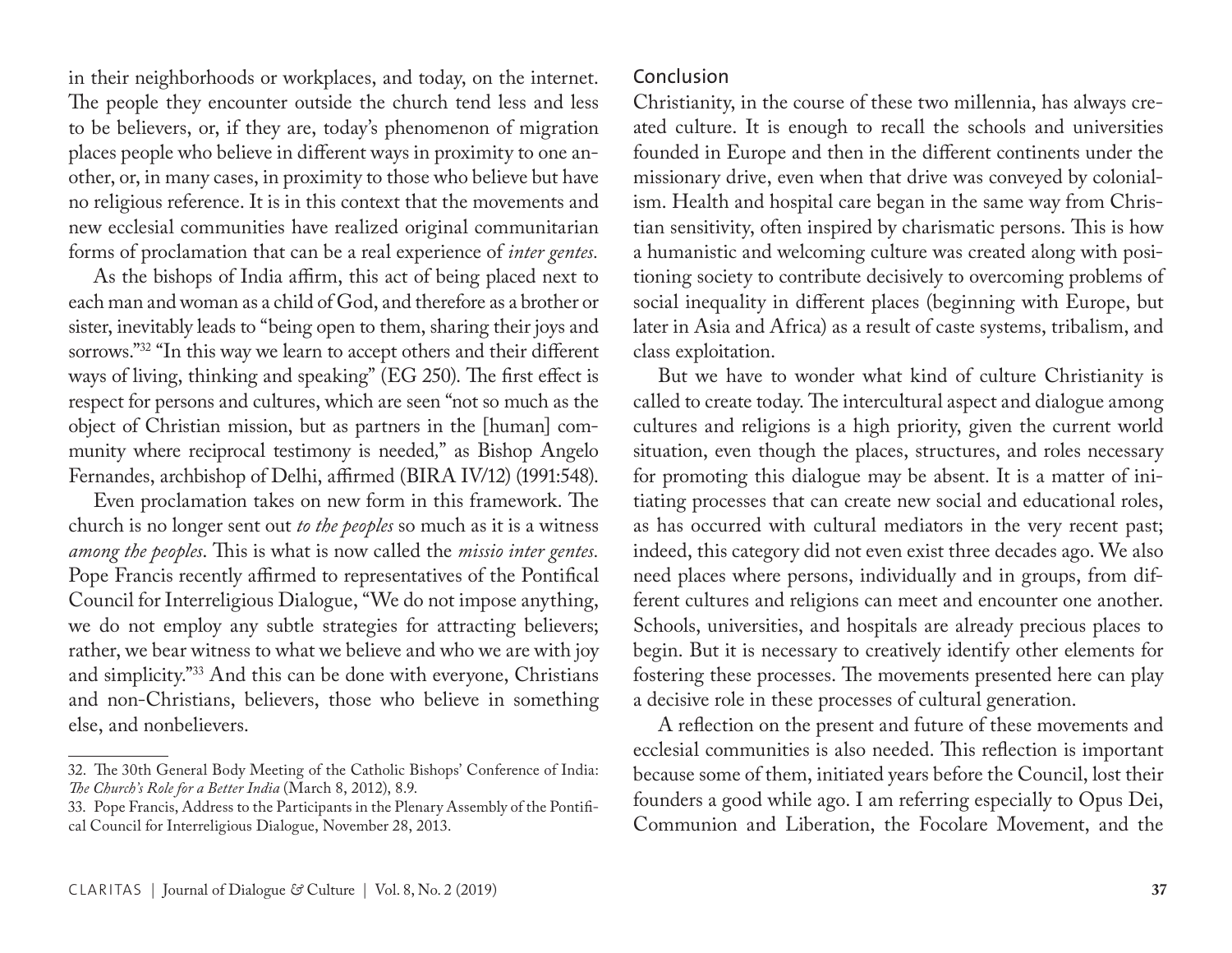John XXIII Community. Losing the founder as a reference point is not a secondary issue.

These leading figures<sup>34</sup> had strong charismatic personalities and were able to construct an essential frame of reference for those coming to belong to these respective spiritual families. For many, especially outside observers, the emotional bond linking the movements' members and their respective founders, along with the reliance on their spiritual directives and practices, lent themselves to be interpreted as forms of "fanaticism."

But it must be acknowledged that they partook in a phenomenon that has manifested over the course of the church's history until today with the birth of spiritual families around charisms. As in the past, the spiritual and apostolic experience of the movements begun last century clearly passed through the mediation of these persons, who represented a reference point not only for those following the spirit they proposed but also for the entire church, and not just for the Catholic Church, as was shown above.<sup>35</sup>

The historical movements that characterize how the phenomenon generally developed, and that remain a reference point for the more youthful charismatic communities, today find themselves navigating a complex and fascinating process of mediation, between fidelity to their respective founder's charismatic inspiration, on the one hand, and the creative capacity to recognize how to

achieve the incarnation of the charism in a rapidly evolving world and church, on the other. Such processes are not simple and cannot be taken for granted; they are demanding for these ecclesial realities right now and in their anticipation of the future of the church and all of humanity's social existence.

There are, of course, matters that call for careful attention. The Bergoglio papacy emphasizes both the essential need for fidelity to the charismatic inspiration and the effort required to avoid the possibility of closing the hatch to weather the storm or of forming ghettoes, especially in times of reflection like this. Pope Francis calls these communities to "pastoral conversion," calling these movements and communities to "a constant self-renewal born of fidelity to Jesus Christ" (EG 26).

This pastoral conversion calls each local church, just as it calls each movement or ecclesial community, to review thoroughly their own structures, plans, and works with the goal of avoiding the danger of a repetitive inertia, a kind of fossilization that jeopardizes the missionary energy unleashed during the "charismatic" period.36 To effect the mediation between the "charismatic" foundational stage and that of "ordinary" history, adequate opportunities for individuals and communities to gather are increasingly necessary, even as we strive to avoid the danger of cooling the initial missionary drive. The dawn of these communities did not come with pastoral planning but rather with the spirit's intervention in times characterized by a turning point wherein "conventional Christianity" was left behind. What often prevailed was

<sup>34.</sup> In particular, we are considering Josemaría Escrivá, (Barbastro, January 9, 1902– Rome, June 26, 1975), Mons. Luigi Giovanni Giussani (Desio, October 15, 1922– Milan, February 22, 2005), Chiara Lubich (Trent, January 22, 1920–Rocca di Papa, March 14, 2008) and Fr. Oreste Benzi (San Clemente, September 7, 1925–Rimini, November 2, 2007).

<sup>35.</sup> Cervera, "Tratti caratteristici dei Movimenti Ecclesiali contemporanei," 564.

<sup>36.</sup> See Guzmán M. Carriquiry Lecour, "Rinnovare se stessi per rinnovare la Chiesa," *Congresso Mondiale dei Movimenti Ecclesiali e delle Nuove Comunità*, Rome, November 20-22, 2014.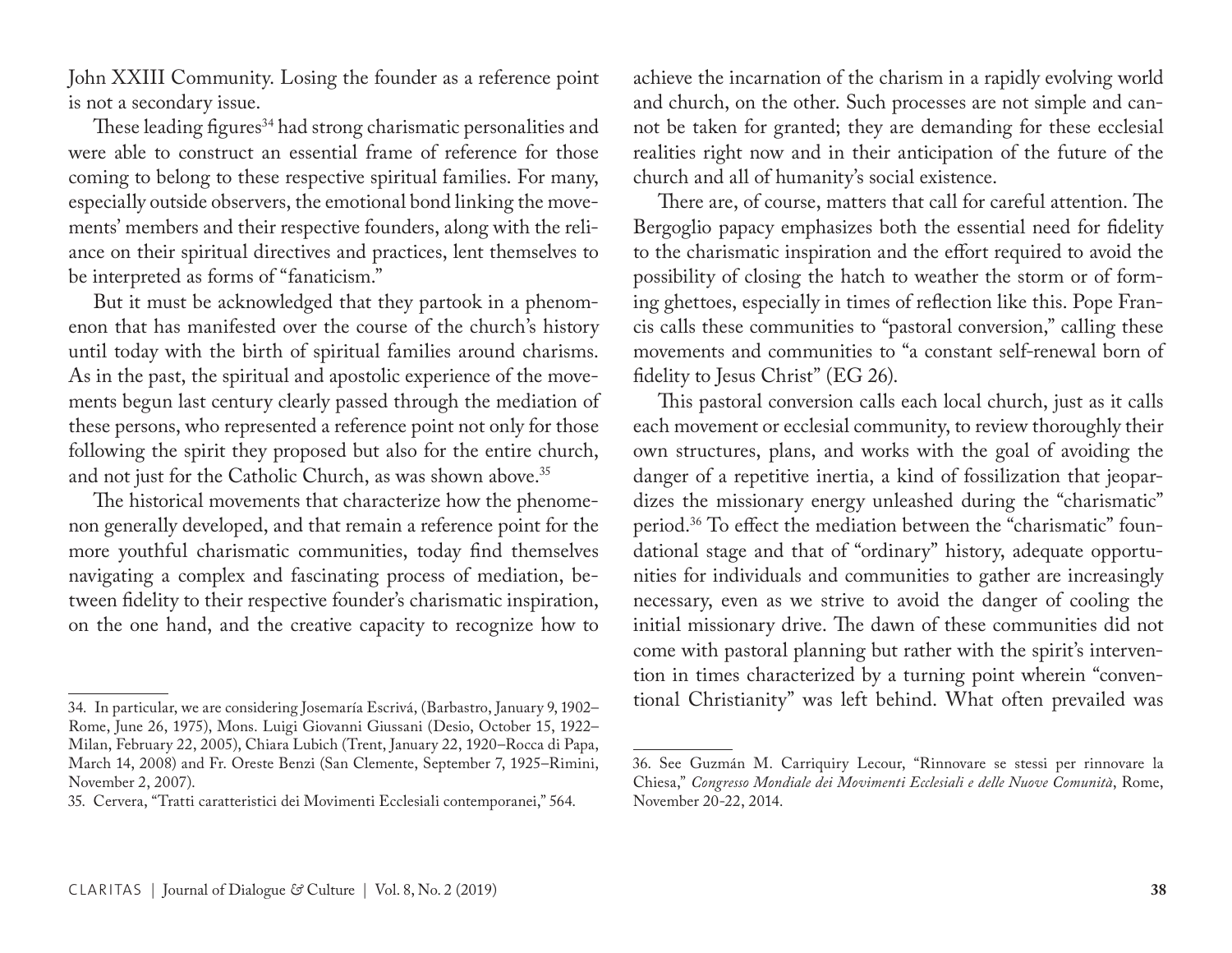the spiritual experience connected with a decisive encounter with Christ and the Spirit.

A "convinced Christianity" was born from this, but with a strong experiential connotation. All this had great value because it provided a strong credible witness that attracted thousands of people who were dissatisfied by more traditional forms of Christian life. It focused their decision to participate on a personal and/or communitarian event with God. Beyond the criticism that these communities aroused over the last few decades, however, there is a clear need emerging for processes of theological-pastoral discernment about one's own charism, its characteristics, and its ecclesial place, especially in the absence of the charismatic leaders and founders.

Each religious experience needs discernment and guidance; it needs to mature and be purified.<sup>37</sup> This is a fundamental part of the mediation process through which these ecclesial realities are passing in this phase. Theological-ecclesial reflection is also needed to allow the charism, which consists of both "encounter" and "experience," to be transformed into categories of thought, thereby assuring continuity with the personal and communitarian experience of communion with God that determined the initial charismatic thrust.

Another aspect that requires attention is presence in the social fabric. In fact, a typical characteristic of pre- and post-Conciliar movementism has not been flight from the world so much as the drive to renew the world in its deepest recesses—social, political, and economic life, not to mention culture in general. Despite noteworthy gradation and differences, all the movements have been shown to be attentive to the need for action, and they have had an important role in working for peace, justice, solidarity, and generally for an equitable united world. Individuals' and communities' own experiences of encountering God have provoked profound social change in many cases, lending credibility to Christian witness here as well.

Study and thought, along with renewed action, are also needed in the fields defined as "Christian militancy" or "Christian presence" in the social sphere. At the base of these social actions that inspire a spiritual renewal is often the element of "brotherhood"; it too must be duly studied in the categories of economics, political science, sociology, and so on. The original commitment that is linked to the charismatic founders must be renewed to assure that projects with an economic and political character have continuity and to avoid isolation by continuing to hold on to experiences that are undoubtedly paradigmatic but require innovation, since they are only at the beginning. To achieve all this, a new awareness must be acquired: "A charism should not be preserved like a bottle of distilled water, it should be made to bear fruit, courageously comparing it with current reality, with cultures, with history, as we are taught by the great missionaries of our institutes."38

These are among the challenges facing the movements and ecclesial communities today and in the near future. The charisms received and the experiences lived by the first generations of these ecclesial realities are a useful foundation for remaining profoundly "centered in Christ" and, at the same time, for continuing to be generously "decentered" in the lives of people and in humanity's

<sup>37.</sup> See Cervera, "Tratti caratteristici dei Movimenti Ecclesiali contemporanei," 568–569.

<sup>38.</sup> Pope Francis, *Address to Participants in the National Assembly of the Italian Conference of Major Superiors (CISM)*, Vatican City, November 7, 2014*.*